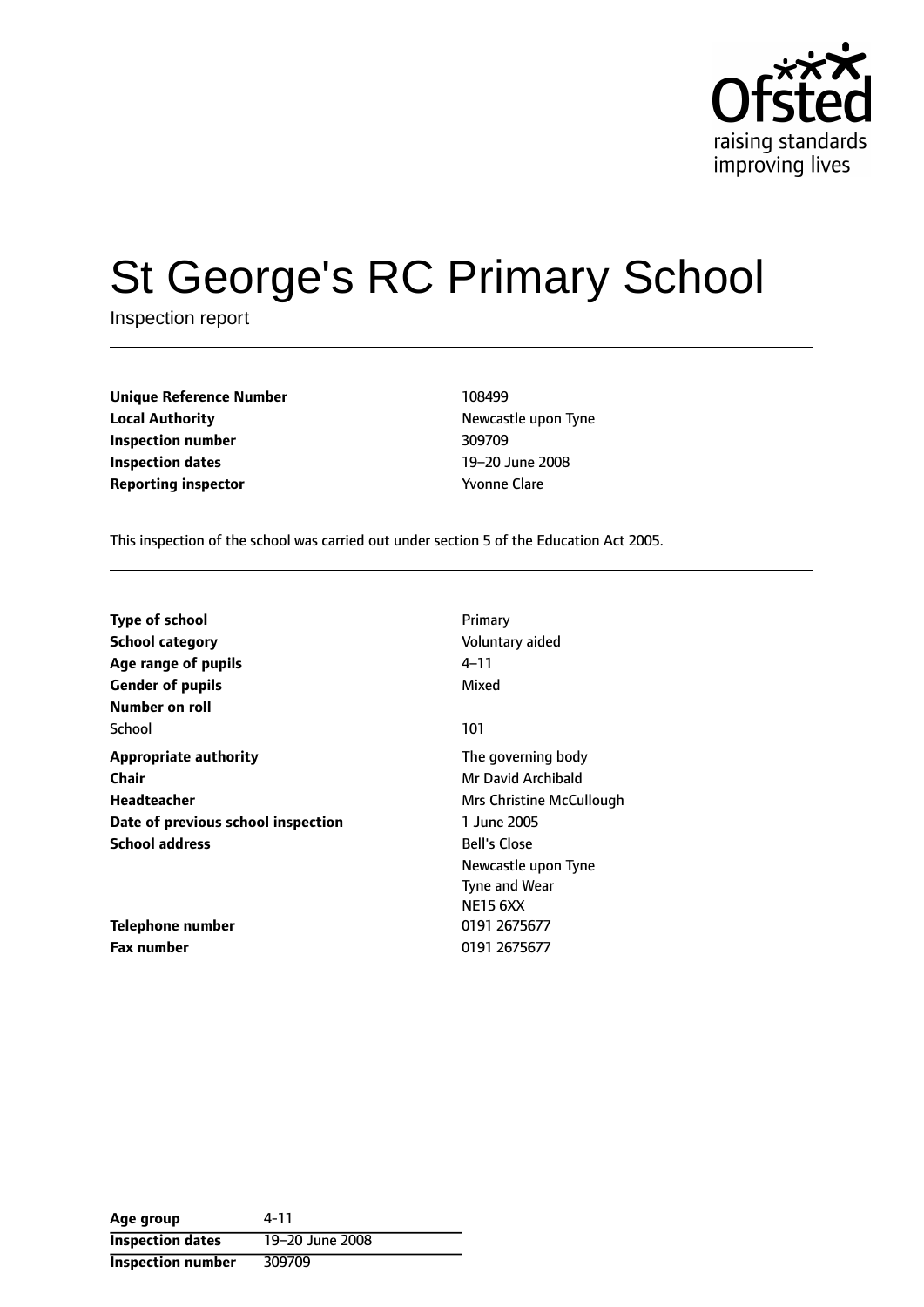.

© Crown copyright 2008

#### Website: www.ofsted.gov.uk

This document may be reproduced in whole or in part for non-commercial educational purposes, provided that the information quoted is reproduced without adaptation and the source and date of publication are stated.

Further copies of this report are obtainable from the school. Under the Education Act 2005, the school must provide a copy of this report free of charge to certain categories of people. A charge not exceeding the full cost of reproduction may be made for any other copies supplied.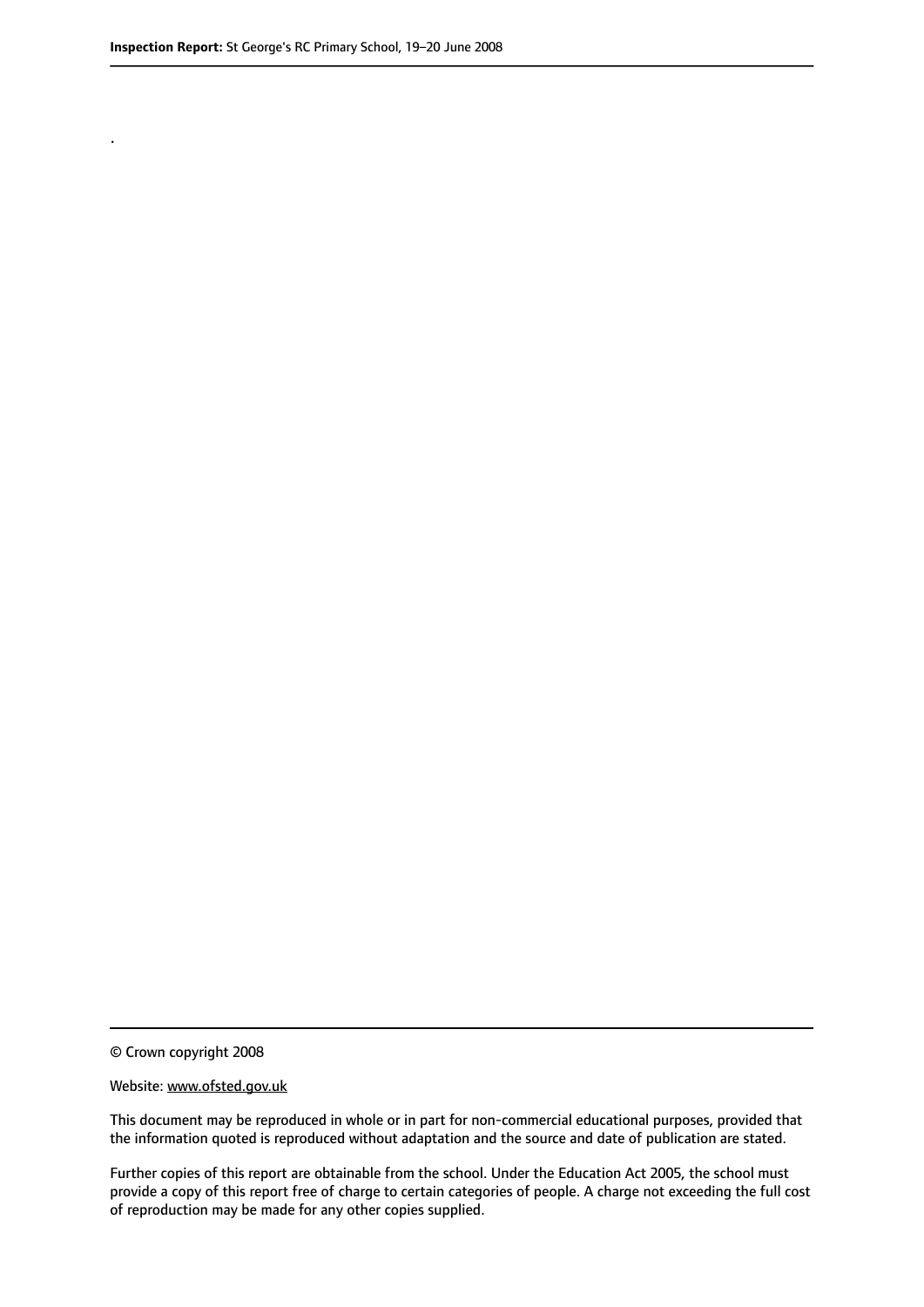## **Introduction**

The inspection was carried out by one Additional Inspector.

#### **Description of the school**

St George's is a smaller than average Roman Catholic primary school. There are more pupils who are entitled to free school meals than found nationally, but fewer pupils from minority ethnic groups and with English as an additional language. There are more pupils with learning difficulties and/or disabilities than average, including pupils with a statement of special educational needs. More pupils enter and leave the school during the school year than is usual. The school serves an area of high social and economic deprivation.

#### **Key for inspection grades**

| Grade 1 | Outstanding  |
|---------|--------------|
| Grade 2 | Good         |
| Grade 3 | Satisfactory |
| Grade 4 | Inadequate   |
|         |              |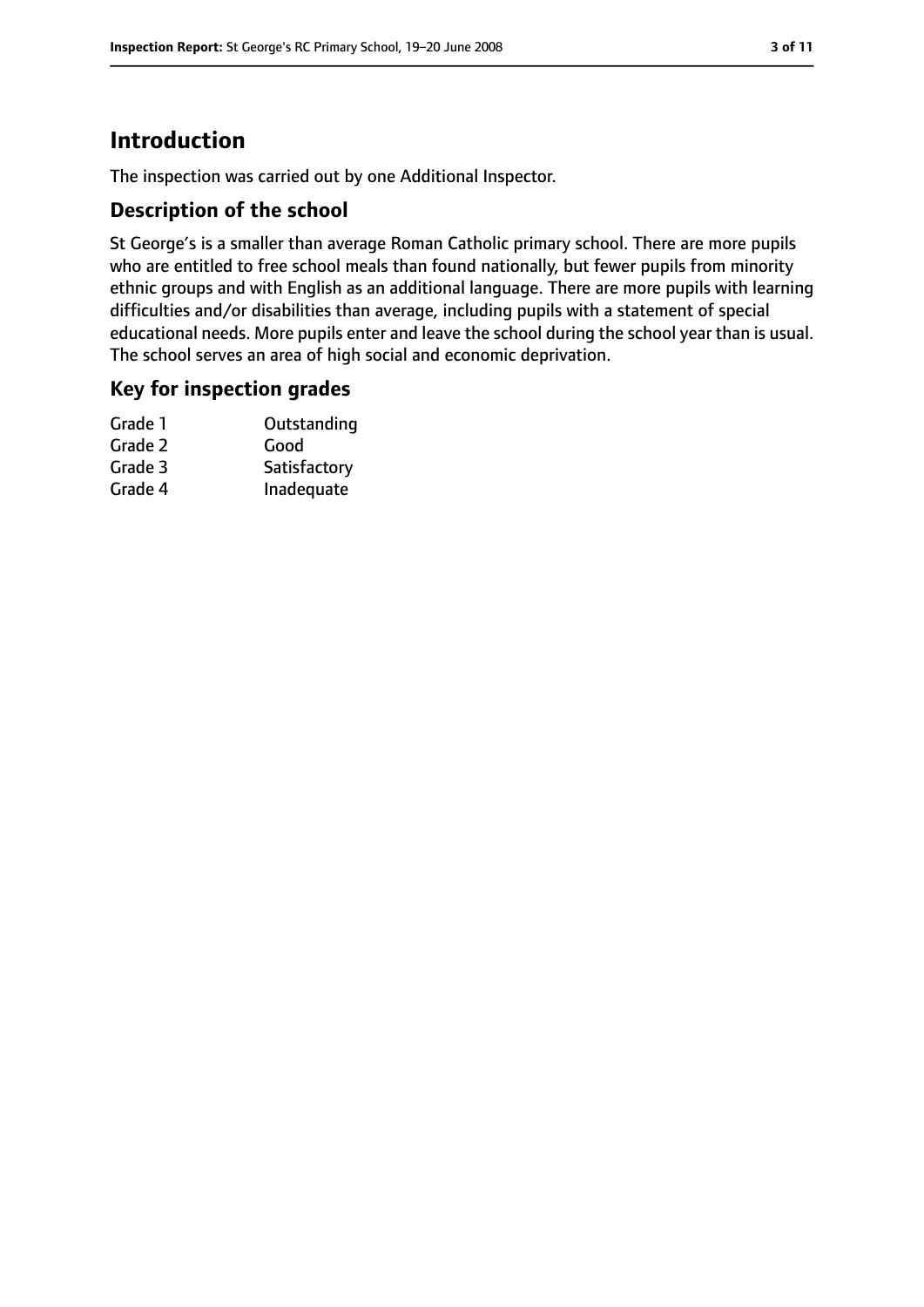## **Overall effectiveness of the school**

#### **Grade: 3**

This is a satisfactory school. Its strengths lie in the good quality of pastoral support and care for pupils, the pupils' good levels of personal development and the provision of many extra-curricular clubs. Its partnerships with others are good and this enhances the provision for pupils well. The school is very caring and makes sure that pupils are safe, secure, and receive good quality personal support and guidance, although academic guidance is satisfactory. The school is friendly and welcoming, with artwork providing a bright, colourful learning environment. Parents are supportive of the school and they are rightly confident that their children are well cared for and enjoy school. One parent, representing the views held by many, remarked that, 'There is a strong and caring ethos in the school and pupils do look out for one another.'

Achievement for all pupils, including pupils with learning difficulties and/or disabilities, is satisfactory. Teaching assistants, supporting pupils with learning difficulties and/or disabilities, do this work well, ensuring these pupils are fully involved in activities and make similar progress to their classmates. From starting in Reception with skills that are below those typical for their age, learners make satisfactory progress through the school. The small size of each year group means that standards vary from year to year. In 2007 in Year 2 the standards in the national assessments were near to average in writing and mathematics but below average in reading. In Key Stage 2, standards over time are below average; in 2007 the school's results in the national tests were significantly below the national average. The school is taking effective steps to raise attainment. School data and evidence in pupils' books show standards to be rising and creeping closer to average in Year 6. A recent focus on writing has ensured standards in English have continued to improve. Progress, particularly in upper Key Stage 2, is accelerated and pupils are expected to meet their challenging targets by the end of Year 6. Recently introduced tracking and assessment systems enable pupils' progress to be monitored for any potential underachievement.

Teaching and learning are satisfactory. Teachers establish good relationships with pupils and manage them well. Pupils are happy in lessons and their behaviour and attitudes are usually positive. Where teaching is good pupils know what they are going to learn in the lesson, there is a brisk pace and pupils of different abilities are challenged. This good practice is not yet consistent enough and in too many lessons teaching does not take sufficient account of the assessment of the pupils' abilities. Some groups of learners, most noticeably the more able pupils, are not consistently challenged. These variations in teaching reduce pupils' progress and achievement.

The satisfactory curriculum meets all statutory requirements. It is enriched by a wide range of clubs, trips and visitors that benefit pupils' learning. The school provides well for pupils' personal development and successfully develops in them a good understanding of the choices required to stay healthy and safe. Contributions to the community are good. Pupils enjoy taking responsibilities around the school. They are satisfactorily prepared for their future lives.

Leadership and management, including governance, are satisfactory. Leaders know the strengths and weaknesses of the school well. They implement strategies to improve the school's provision but do not monitor them regularly to evaluate whether they are helping the pupils to do as well as they can. The school has made satisfactory improvement since the last inspection and demonstrates sound capacity for further improvement. It gives satisfactory value for money.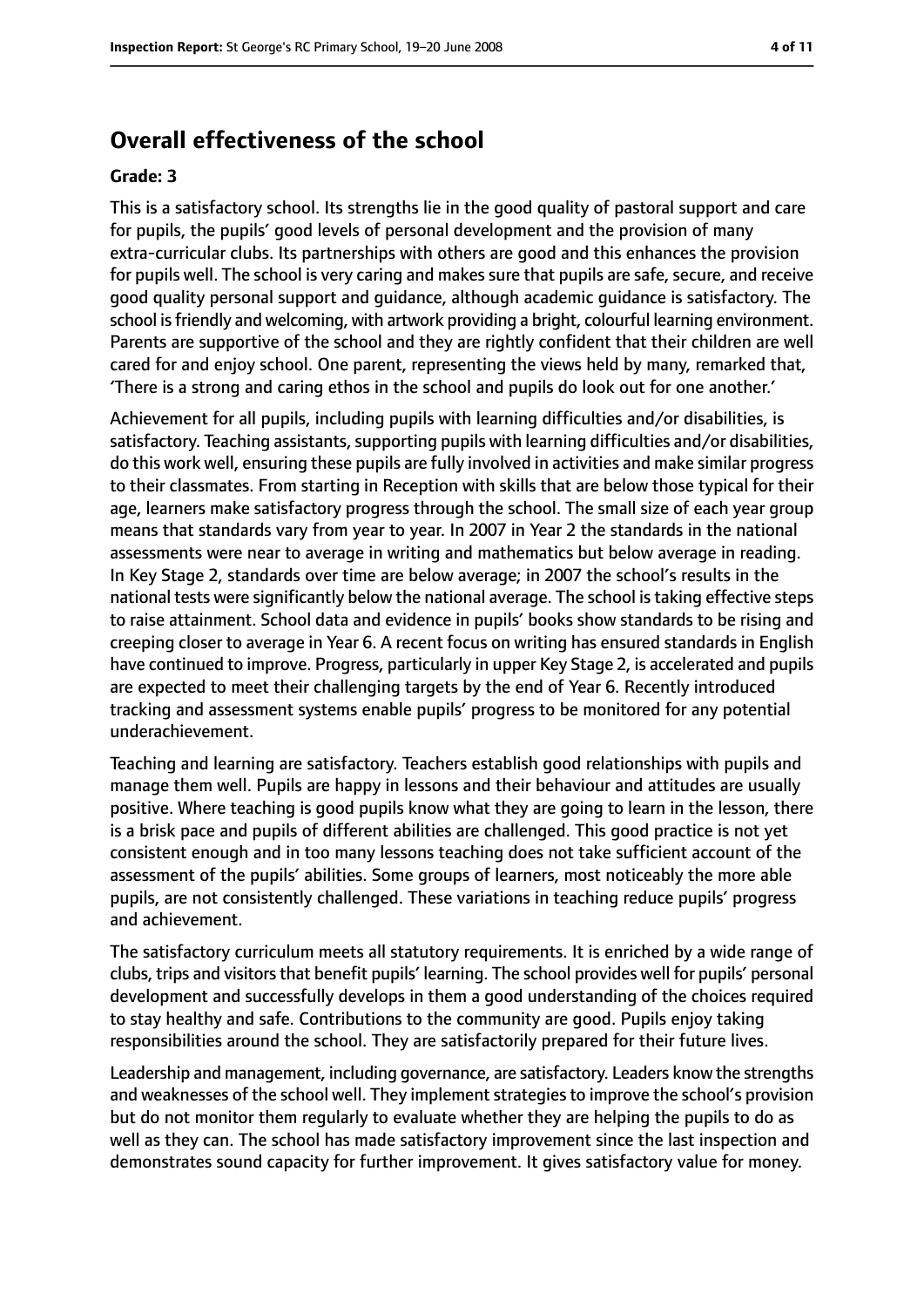## **Effectiveness of the Foundation Stage**

#### **Grade: 3**

Children have a secure start in the Foundation Stage and provision is improving. Sensitive induction arrangements assist in establishing a strong partnership with parents; they help children to settle quickly by encouraging them to feel confident and safe. The children's levels of development when they start Reception are below those typical for their age, although the whole range of abilities is evident. Recent good initiatives have ensured that reliable assessment procedures for each area of learning are now in place. The school now has more reliable data in order to judge progress, which is satisfactory. Children move to Year 1 with standards that are slightly below the level expected for their age. Appropriate use of the internal space and resources offer a wide variety of activities. In some cases, children spend too long in whole-class sessions. The introduction of new curriculum strategies is having a positive impact on children's personal development, and on their speaking and listening skills particularly. An exciting outdoor environment has been created and outdoor activities are planned for; however this is far away from the classroom and therefore cannot be accessed independently by the children.

#### **What the school should do to improve further**

- Raise standards and improve achievement throughout the school.
- Improve the quality of teaching and learning, particularly in relation to the use of assessment, so that all pupils are consistently challenged.
- Extend the monitoring role of leaders to enable them to evaluate the impact of improvement strategies on standards and achievement.

A small proportion of the schools whose overall effectiveness is judged satisfactory, but which have areas of underperformance, will receive a monitoring visit by an Ofsted inspector before their next section 5 inspection.

## **Achievement and standards**

#### **Grade: 3**

Achievement is satisfactory. Although standards are rising they remain below average. Children maintain the secure foundations laid in Reception and by the end of Year 2 reach standards close to average in mathematics and writing but below average in reading. The small numbers of pupils in each cohort, at both key stages, mean that standards can appear to fluctuate from year to year, but taken over time, the school has reliable evidence to show individual pupils make satisfactory progress by the end of Year 6. The results of national tests at the end of Year 6 over the last few years show pupils performed less well in mathematics and science than they did in English. The school has recognised this and taken action to improve these subjects alongside the successful focus on reading and writing. Currently, Year 6 pupils are on course to meet their challenging targets in English and mathematics, reversing the decline in mathematics over recent years. Standards are rising and getting closer to average. Pupils with learning difficulties and/or disabilities make satisfactory progress.

## **Personal development and well-being**

#### **Grade: 2**

The pupils' personal development and well-being, including their spiritual, moral, social and cultural development, are good. Knowledge of their own and European cultures is well developed, but their knowledge of other cultures is limited. Relationships with adults are good and pupils,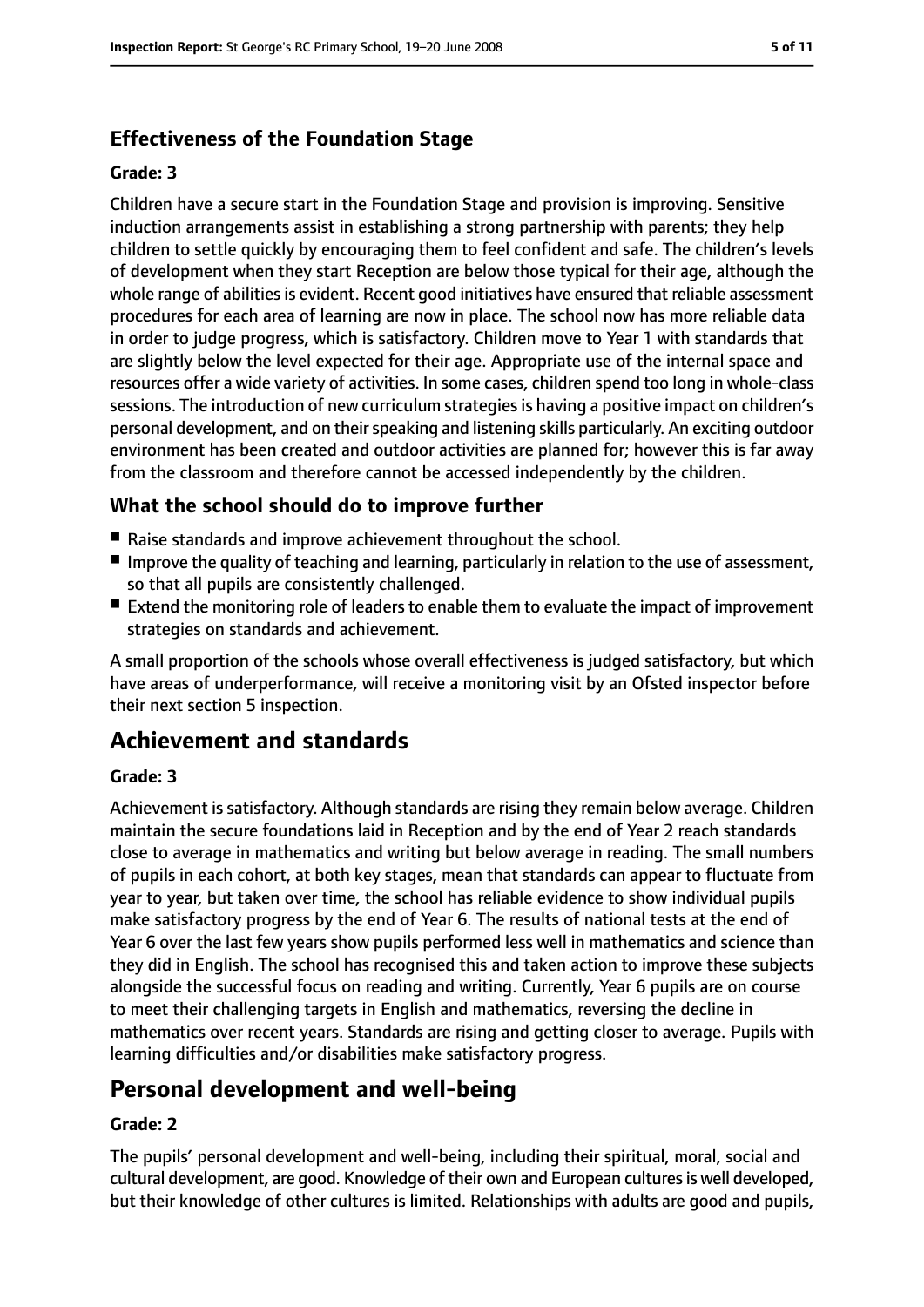on the whole, display positive attitudes towards one another. They enjoy school, particularly their work in art and computers and the range of extra-curricular activities on offer. Their pleasant demeanour around school confirms this. Behaviour in school is satisfactory. Although in most contexts behaviour is good, there is a small amount of inappropriate behaviour. In the main, pupils say they feel safe and are confident that, should bullying occur, it is dealt with swiftly. Pupils are confident that there are adults to turn to if they need support. Attendance is satisfactory. Pupils have a good understanding of the choices required to lead healthy and safe lives. The school council is effective and its work has resulted in new play equipment. Pupils are confident to offer ideas through the suggestion box open to all. Their progress in developing these skills helps to prepare them satisfactorily for the next stage of schooling and their future. Pupils raise funds for charity both locally and further afield and are actively involved in the local community, for example in their carol singing and in their sports activities.

## **Quality of provision**

#### **Teaching and learning**

#### **Grade: 3**

Teaching is satisfactory and this is reflected in the satisfactory progress pupils make. There are good working relationships in all classes. Pupils are happy and their behaviour and attitudes are usually positive. A minority of lessons seen were good. In such lessons teachers provide challenging tasks, a brisk pace and a good range of techniques to make learning enjoyable. Planning takes account of previous learning and assessment to ensure that activities meet the needs of different groups of pupils effectively. It gives a clear, shared focus and success criteria, enabling pupils to know what is expected of them and how they can improve. This good practice is inconsistent through the school, resulting in a slower pace to learning. Where teaching is less than good, expectations are not always high enough, the lesson is mainly teacher-led, and pupils are not sufficiently challenged or involved. The teaching in some subjects relies on worksheets too much and pupils have too few opportunities to transfer their basic skills in other areas of the curriculum or to initiate their own learning.

The quality of marking varies between classes and between subjects, marking in English being the most firmly established. At its best, it gives good guidance about how pupils can improve their work. Pupils are not alwaysinvolved enough in evaluating their own progress and guidance about how they can improve is inconsistent. The inconsistencies in teaching reduce the achievement of pupils and the standards they reach.

#### **Curriculum and other activities**

#### **Grade: 3**

The school is beginning to develop more links across subjects and the curriculum is currently satisfactory, meeting all statutory requirements. There is an appropriate concentration on English and mathematics. Work with consultants and a consistentschool approach to calculation and mental strategies are enhancing pupils' learning and building confidence well. Provision for science is improving now the school has a clearer picture of pupils' needs. Information and communication technology is also well provided for and all classrooms benefit from interactive whiteboards, which enhances the curriculum well. Physical activity and links through the sports partnership provide valuable opportunities for pupils to take part in a wide variety of sports. Pupils learn Italian and this, together with the practical experiences in the form of trips, visits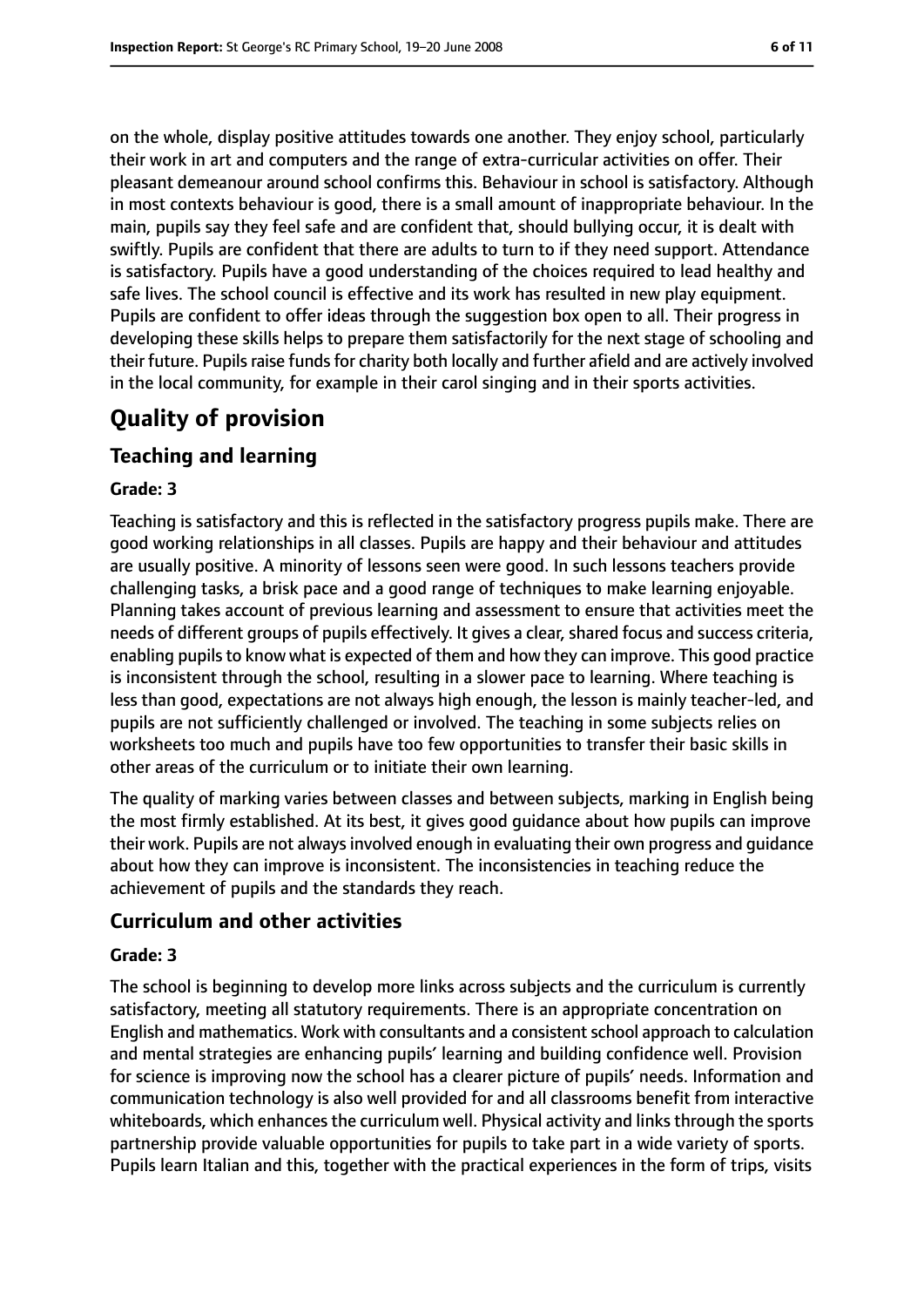and visitors, brings topics to life. The curriculum runs over a two-year cycle which successfully avoids repetition of topics for the mixed-age classes.

#### **Care, guidance and support**

#### **Grade: 3**

Care, guidance and support are satisfactory and there is a strong caring ethos in the school. Relevant procedures for safeguarding pupils and for ensuring their health and safety are in place. As a result, pupils say that they feel safe in school and know who to turn to if they have a problem. Academic guidance is satisfactory, but its quality is hindered by variations in approaches to assessment and in the use of assessment in informing planning. Targets are set for literacy and numeracy, but some pupils are unsure of them. The systems to allow pupils to evaluate their own learning are used inconsistently. Individual education plans for pupils with learning difficulties and/or disabilities are satisfactory and are used to target additional support. The good links with outside agencies, parents and other schools enhance personal development well and the parent workshops enable parents confidently to support the school in the education of their children.

## **Leadership and management**

#### **Grade: 3**

Leadership and management, including governance are satisfactory. School improvement planning correctly identifies the school's current needs. The headteacher, with the help of a newly extended leadership team, has begun to introduce new approaches to raise standards and increase achievement. However, day-to-day practice is not yet consistently embedded across all classes for the school to meet its aspirations.

The quality of the school's self-evaluation is good, displaying good knowledge of the school's strengths and areas needing to be better. Strategies are implemented to improve provision based on this evaluation and are starting to show benefits, such as the improvements in pupils' writing. However, the school does not regularly evaluate the impact of its actions on pupils' standards and achievement. Subject leaders vary widely in experience, but are conscientious and starting to undertake monitoring of their subjects. Improvement since the last inspection is satisfactory and the school has a sound capacity for further improvement.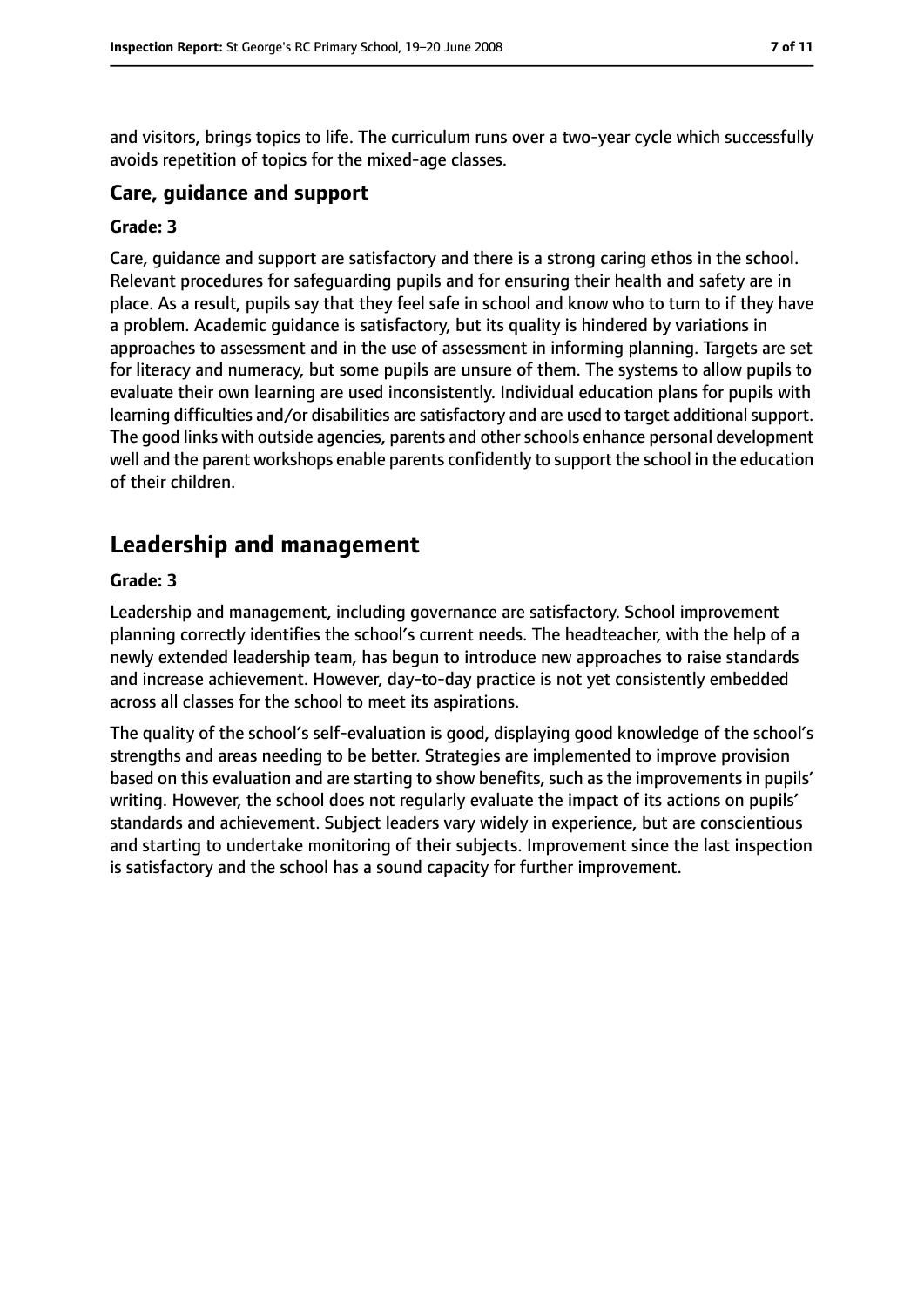**Any complaints about the inspection or the report should be made following the procedures set out in the guidance 'Complaints about school inspection', which is available from Ofsted's website: www.ofsted.gov.uk.**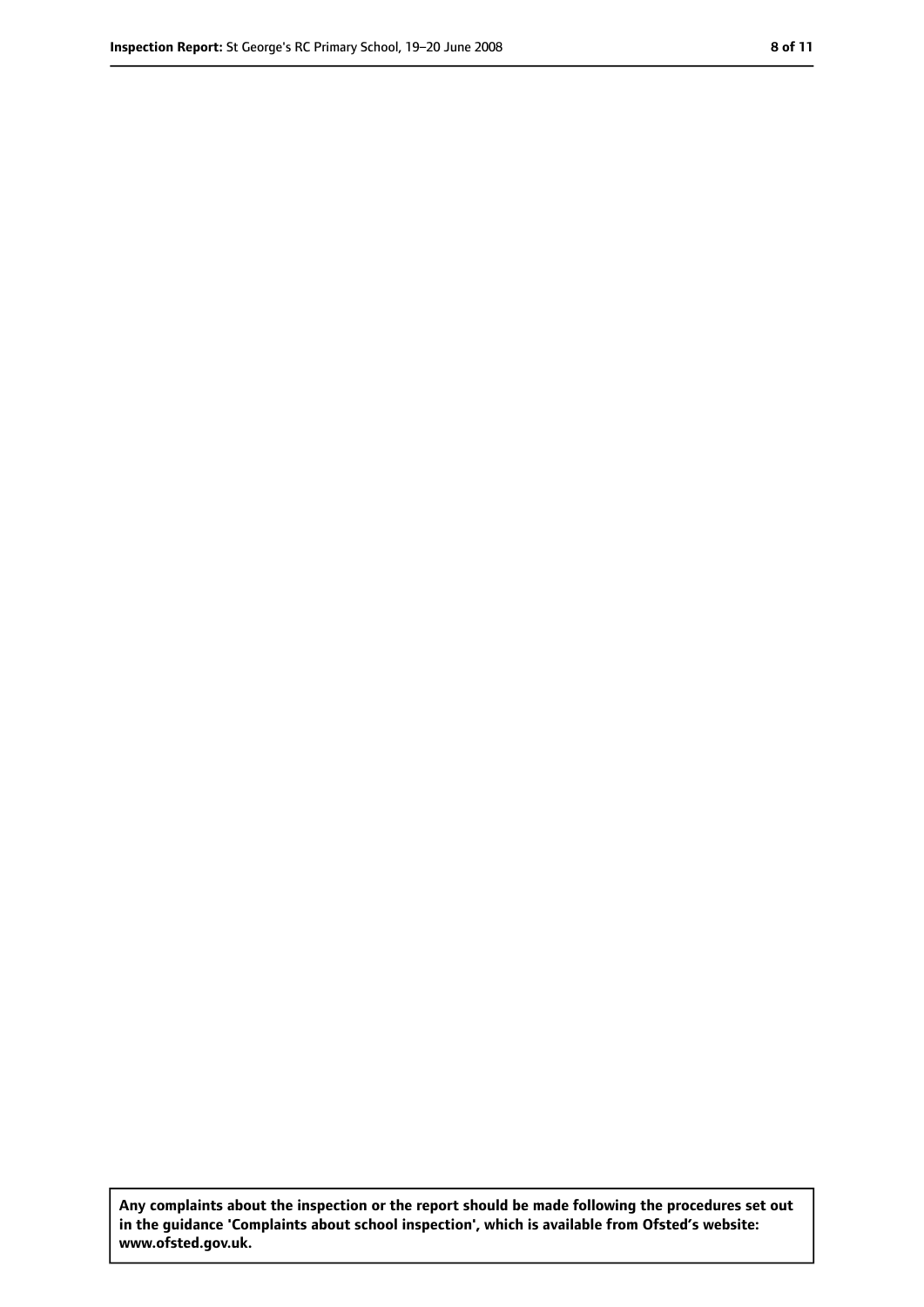# **Inspection judgements**

| $^{\backprime}$ Key to judgements: grade 1 is outstanding, grade 2 good, grade 3 satisfactory, and | <b>School</b>  |
|----------------------------------------------------------------------------------------------------|----------------|
| arade 4 inadequate                                                                                 | <b>Overall</b> |

## **Overall effectiveness**

| How effective, efficient and inclusive is the provision of education, integrated<br>care and any extended services in meeting the needs of learners? |     |
|------------------------------------------------------------------------------------------------------------------------------------------------------|-----|
| Effective steps have been taken to promote improvement since the last<br>inspection                                                                  | Yes |
| How well does the school work in partnership with others to promote learners'<br>well-being?                                                         |     |
| The effectiveness of the Foundation Stage                                                                                                            |     |
| The capacity to make any necessary improvements                                                                                                      |     |

#### **Achievement and standards**

| How well do learners achieve?                                                                               |  |
|-------------------------------------------------------------------------------------------------------------|--|
| The standards <sup>1</sup> reached by learners                                                              |  |
| How well learners make progress, taking account of any significant variations between<br>groups of learners |  |
| How well learners with learning difficulties and disabilities make progress                                 |  |

#### **Personal development and well-being**

| How good is the overall personal development and well-being of the<br>learners?                                  |  |
|------------------------------------------------------------------------------------------------------------------|--|
| The extent of learners' spiritual, moral, social and cultural development                                        |  |
| The extent to which learners adopt healthy lifestyles                                                            |  |
| The extent to which learners adopt safe practices                                                                |  |
| How well learners enjoy their education                                                                          |  |
| The attendance of learners                                                                                       |  |
| The behaviour of learners                                                                                        |  |
| The extent to which learners make a positive contribution to the community                                       |  |
| How well learners develop workplace and other skills that will contribute to<br>their future economic well-being |  |

#### **The quality of provision**

| How effective are teaching and learning in meeting the full range of the<br>learners' needs?          |  |
|-------------------------------------------------------------------------------------------------------|--|
| How well do the curriculum and other activities meet the range of needs<br>and interests of learners? |  |
| How well are learners cared for, guided and supported?                                                |  |

 $^1$  Grade 1 - Exceptionally and consistently high; Grade 2 - Generally above average with none significantly below average; Grade 3 - Broadly average to below average; Grade 4 - Exceptionally low.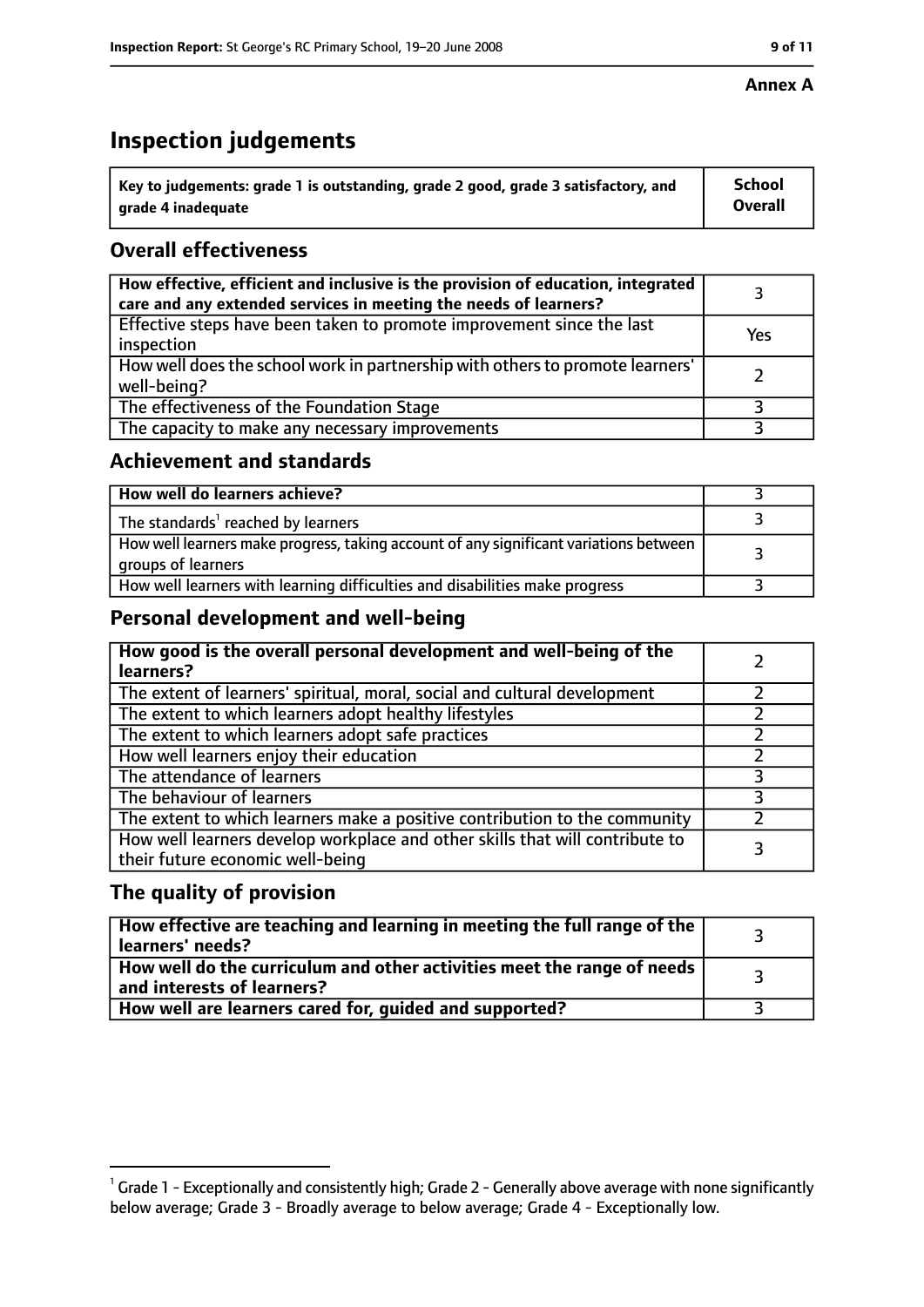# **Leadership and management**

| How effective are leadership and management in raising achievement<br>and supporting all learners?                                              | 3   |
|-------------------------------------------------------------------------------------------------------------------------------------------------|-----|
| How effectively leaders and managers at all levels set clear direction leading<br>to improvement and promote high quality of care and education |     |
| How effectively leaders and managers use challenging targets to raise standards                                                                 | 3   |
| The effectiveness of the school's self-evaluation                                                                                               |     |
| How well equality of opportunity is promoted and discrimination tackled so<br>that all learners achieve as well as they can                     | 3   |
| How effectively and efficiently resources, including staff, are deployed to<br>achieve value for money                                          | 3   |
| The extent to which governors and other supervisory boards discharge their<br>responsibilities                                                  | 3   |
| Do procedures for safequarding learners meet current government<br>requirements?                                                                | Yes |
| Does this school require special measures?                                                                                                      | No  |
| Does this school require a notice to improve?                                                                                                   | No  |